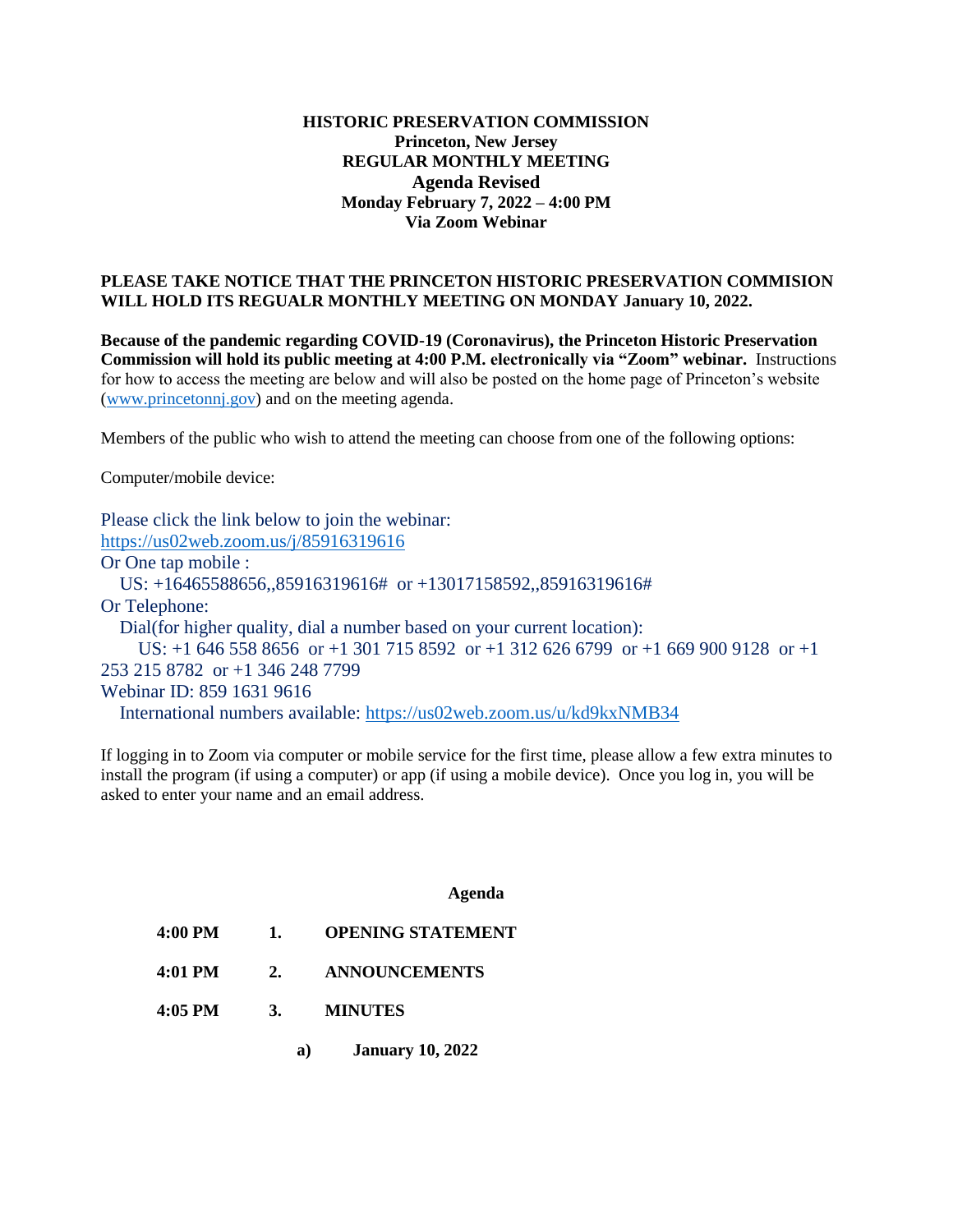## **4:10 PM 4. RESOLUTIONS**

**a) Application of Bruce and Marcia Willsie 974 Mercer Road Demolish Existing Garage and Build New Princeton Battlefield and Stony Brook Settlement Historic District NJ/NRHP Princeton Battlefield/Stony Brook Village Historic District Block 10102, Lot 11; Zone R1 2HP-2021**

## **4:20 PM 5. APPLICATIONS**

|                   |    | a) Application of Twining, Linda<br><b>131 Mountain Avenue</b><br><b>Building Addition and Parking with Variances</b><br><b>Suggested Mountain Avenue Historic District</b><br><b>Block 6804, Lot 27; Zone R-2</b><br>File No. Z21-130; Project No. 79HP-2021                                                                           |
|-------------------|----|-----------------------------------------------------------------------------------------------------------------------------------------------------------------------------------------------------------------------------------------------------------------------------------------------------------------------------------------|
|                   |    | b) Application of Beury, Kimberly and Markey, Edward<br>29 Leigh Avenue<br><b>Building Addition and Modifications with Variance</b><br><b>Witherspoon-Jackson Historic District</b><br>Block 6905, Lot 31; Zone R-9<br>File No. Z21-106; Project No. 63HP-2021                                                                          |
| $6:20 \text{ PM}$ | 6. | <b>OTHER MATTER</b>                                                                                                                                                                                                                                                                                                                     |
|                   |    | a) Johnson Trolley Line Trail<br><b>Between Elm Court and Johnson Park School</b><br>2022 Five Star and Urban Waters Restoration Grant<br><b>Municipality of Princeton</b><br>Historic Preservation Element of the Princeton Community Master Plan,<br><b>Suggested Sites and Districts, Two Trolley Line Right-of-Ways</b><br>6HP-2022 |
| $6:45$ PM         | 7. | <b>CONCEPT REVIEW</b>                                                                                                                                                                                                                                                                                                                   |
|                   |    | a) Hayeri, Yeganeh and Reza<br><b>Owner: J. Wolff LLC/Jennifer Wolffert</b><br><b>22 Parkside Drive</b><br><b>New House w/Variance</b><br>22HP-2021 (Z21-111; 65HP-2021)                                                                                                                                                                |
| $7:10$ PM         | 8. | <b>PUBLIC COMMENT</b>                                                                                                                                                                                                                                                                                                                   |

- **7:15 PM 9. STAFF REPORT**
- **7:20 PM 10. MEMBERS REPORT**